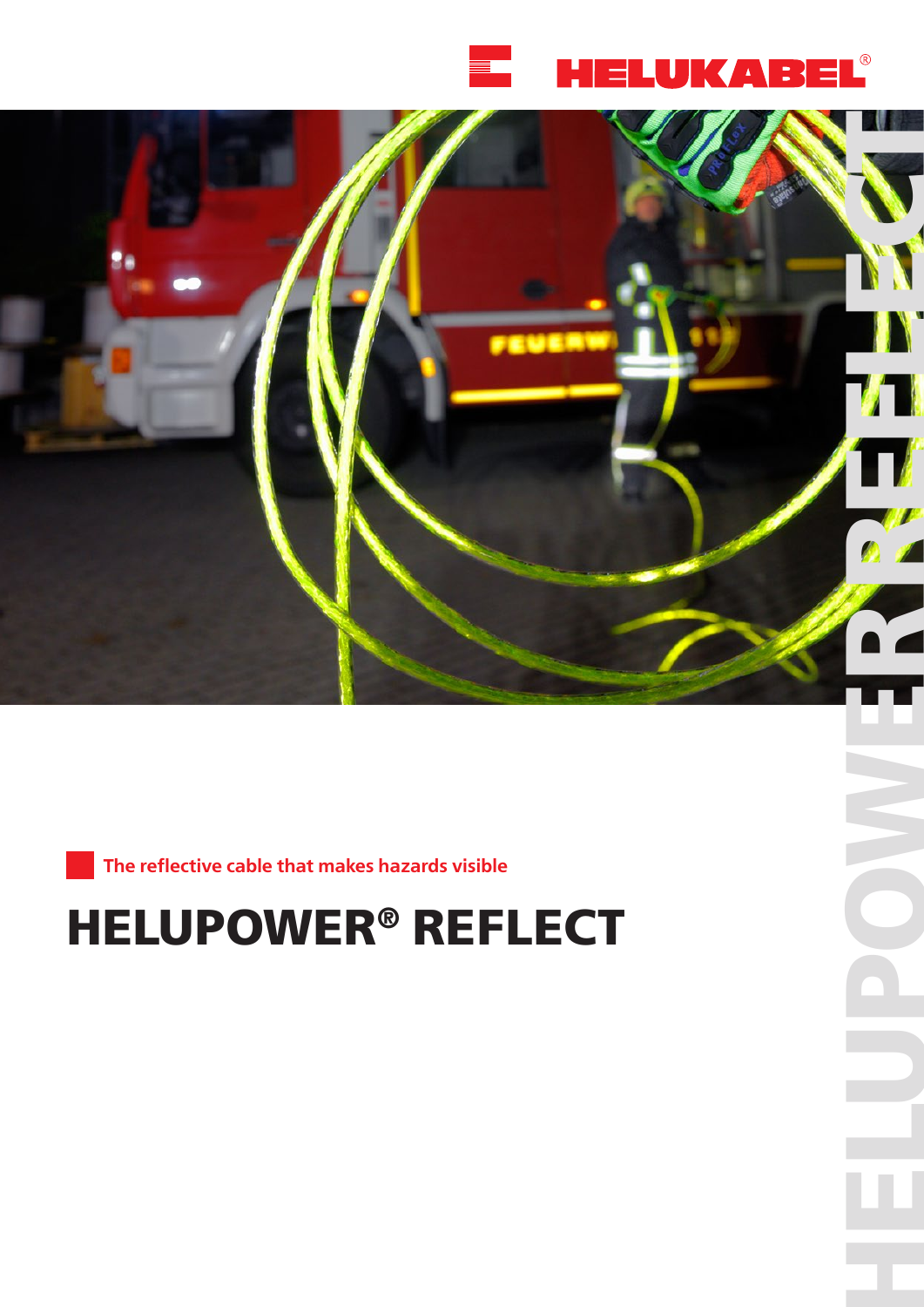

## ■ HELUPOWER<sup>®</sup> Reflect – Cable with special **reflective tape**

HELUPOWER® Reflect from Helukabel combines electrical transmission and optical signalling in one. Wrapped with a retroreflective yellow tape (DIN 67520), it reflects light rays back to their source regardless of the angle of incidence. The "shining" HELUPOWER® Reflect can call attention to dangers and obstacles in the dark, thus avoiding a trip hazard when used, for example, as an extension cable. HELUKABEL also manufactures HELUPOWER® Reflect in spiral form.

| <b>Purpose:</b>    | • drawing attention (i.e. to safety hazards)                                                                                                                                                                                                 |                                                               |  |
|--------------------|----------------------------------------------------------------------------------------------------------------------------------------------------------------------------------------------------------------------------------------------|---------------------------------------------------------------|--|
| Areas of use:      | • law enforcement, such as the police or armed forces<br>• emergency services, such as fire brigades and the German Federal<br>Agency for Technical Relief<br>• mining and tunnel construction<br>• road traffic<br>• entertainment industry |                                                               |  |
| <b>Properties:</b> | • highly visible thanks to reflective tape<br>• high abrasion resistance<br>• UV resistant<br>· screened against electromagnetic interference<br>• UL-certified                                                                              | <b>Available</b><br>in other tape<br>colours<br>upon request! |  |

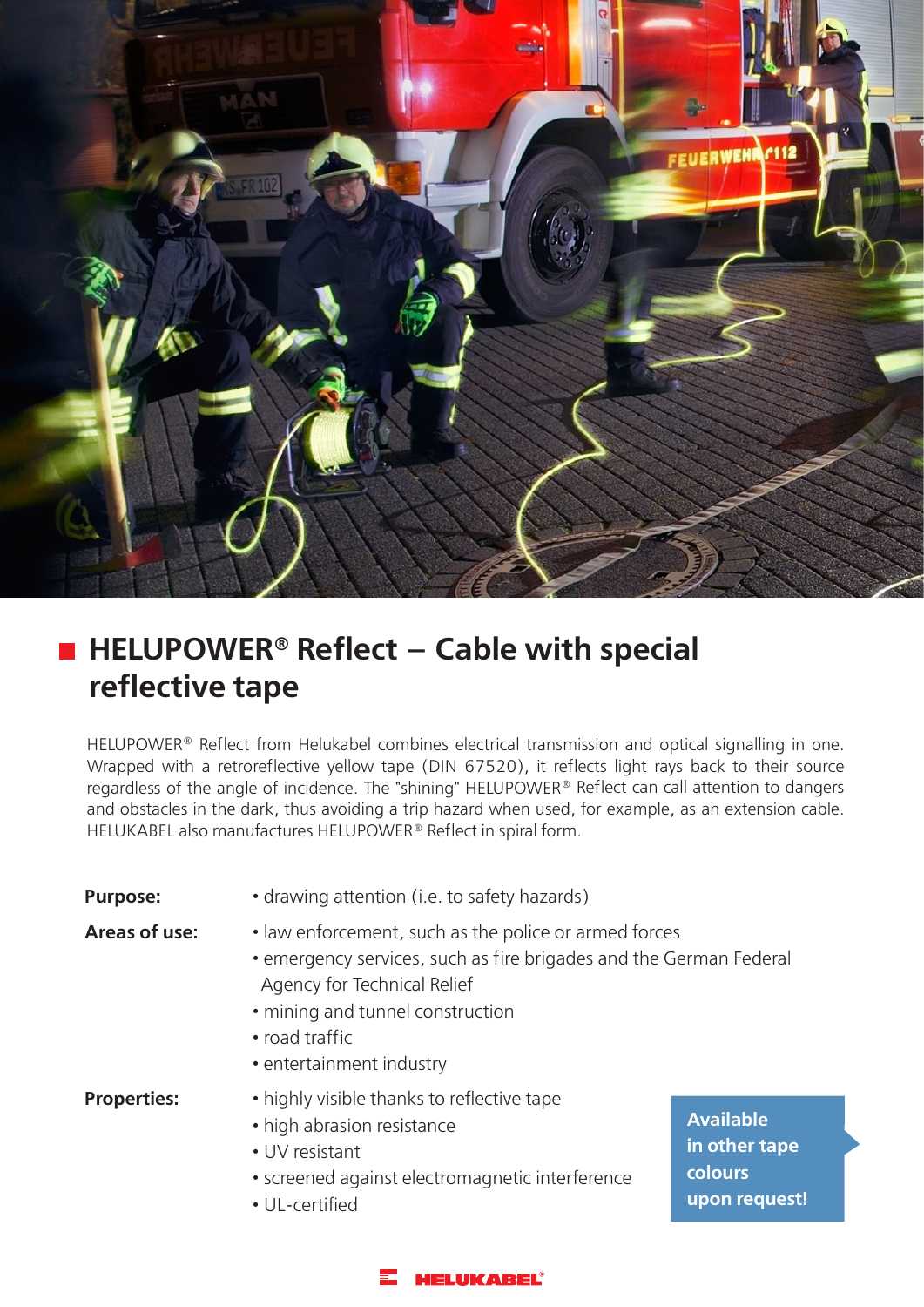

### **HELUPOWER® REFLECT**

| Element                      |            | <b>Structure</b>                                                         |
|------------------------------|------------|--------------------------------------------------------------------------|
| Core                         | Conductor  | Bare copper, class 6, acc. to DIN EN 60228                               |
|                              | Insulation | <b>PP</b>                                                                |
| Wrapping                     |            | Retroreflective tap acc. to DIN 67520<br>Colour: yellow                  |
| Outer sheath                 |            | PUR, colour: transparent                                                 |
| <b>Mechanical properties</b> |            |                                                                          |
| Minimum bending radius       |            | 5 x d for fixed installation, 10 x d flexing applications                |
| <b>Physical properties</b>   |            |                                                                          |
| Operating temperature        |            | Fixed installation: -40 $°C$ to $+80°C$<br>Flexing: $-20$ °C to $+80$ °C |



© HELUKABEL © HELUKABEL

**NEW!**

á

#### **HELUKABEL®** H